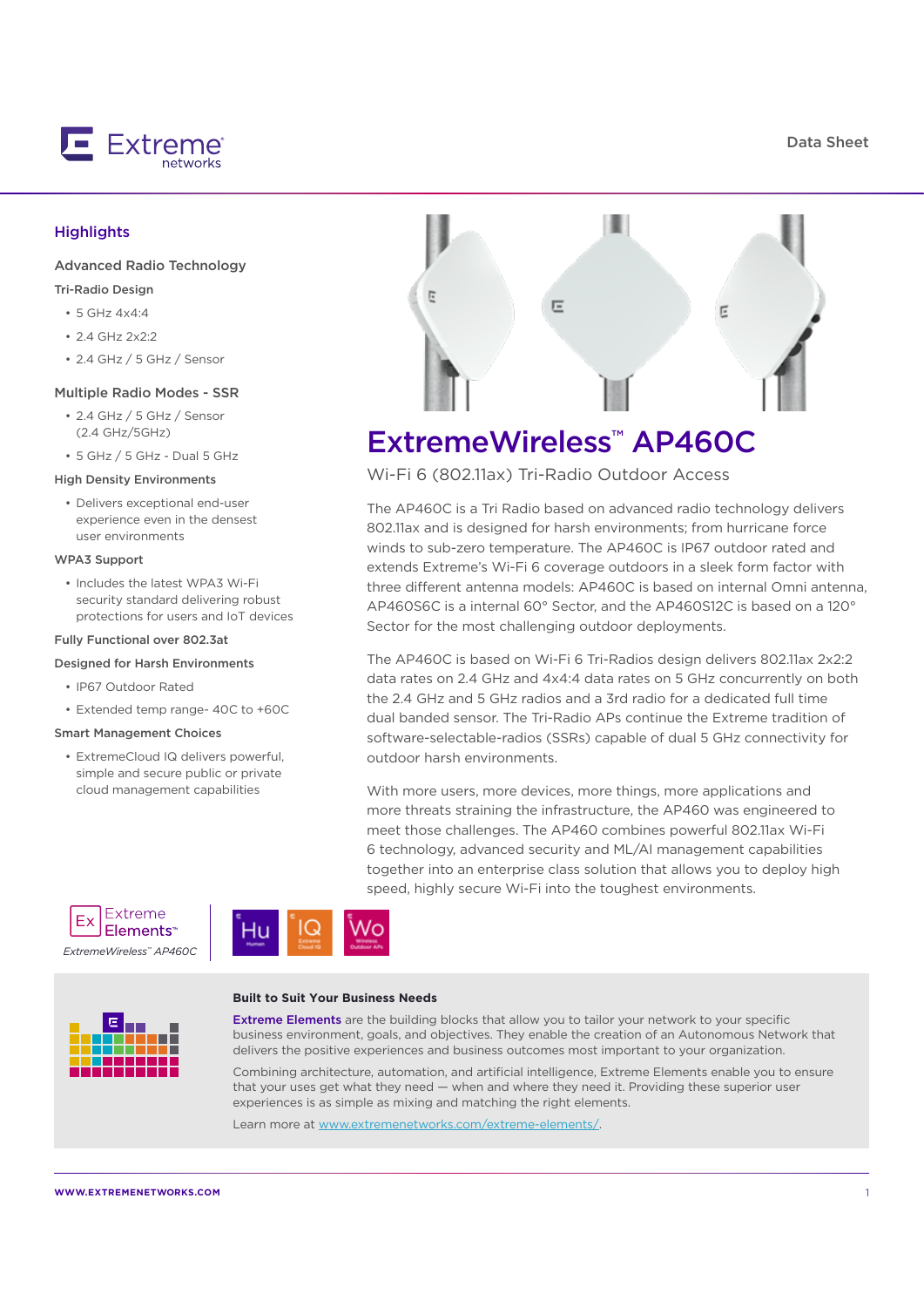

Security

## Management Analytics

The AP460C delivers the highest level of security services, beginning with support for the latest Wi-Fi Alliance WPA3 security certifications. Additionally, supporting a stateful L2-L7 DPI firewall for contextbased access security.

In conjunction with management system, cloud or On-premises the AP460C provides a very rich set of data displayed via context driven widgets, representing historical data or a combination of historical and current data. This provides contextspecific granularity with perspective views for locations, network, APs, individual client devices as well as policy roles. In each context, administrators can adjust dashboards from widget library.



## Wi-Fi 6 Technology

Prior generations of 802.11n, 802.11ac wave 1 and 2, can be considered generational improvements with an emphasis on faster speed. 802.11ax technology instead enhances Wi-Fi efficiency as well as speed, taking Wi-Fi networks to an entirely new level. To learn more about 802.11ax, go to: https://www. extremenetworks.com/are-you-ready-for-802-11ax/



## Programmable Radios

Industry's first tri-radio 802.11ax access point with two software selectable radios to optimally manage radios to provide the highest level of client performance while simultaneously providing continuous RF monitoring for security threats. The AP460C intelligent monitoring of the software selectable radios enables network managers configure network RF topology based on user environment and configure the access points in different modes as required.



## RF Monitoring

Network managers will appreciate a powerful choice of RF management for their Wi-Fi networks, with Adaptive RF management with AI/ML-like functionality. Adaptive RF algorithms provide intelligent selection of the best channels and transmit power for unimpaired dual 5 GHz operation. Load balancing, band steering and many other attributes of the RF can all be automated.

# **I**តិT

## Integrated BLE

To support both IoT and Guest Engagement services the AP460 integrates Bluetooth to connect with IoT devices with Thread wireless or engage loyalty customers with Apple iBeacon. Enterprises can use API driven applications to send advertisements directly to shoppers, guests, and conference attendees. This makes it ideal for businesses to advertise their app-download pages, captive portals, or site-specific information.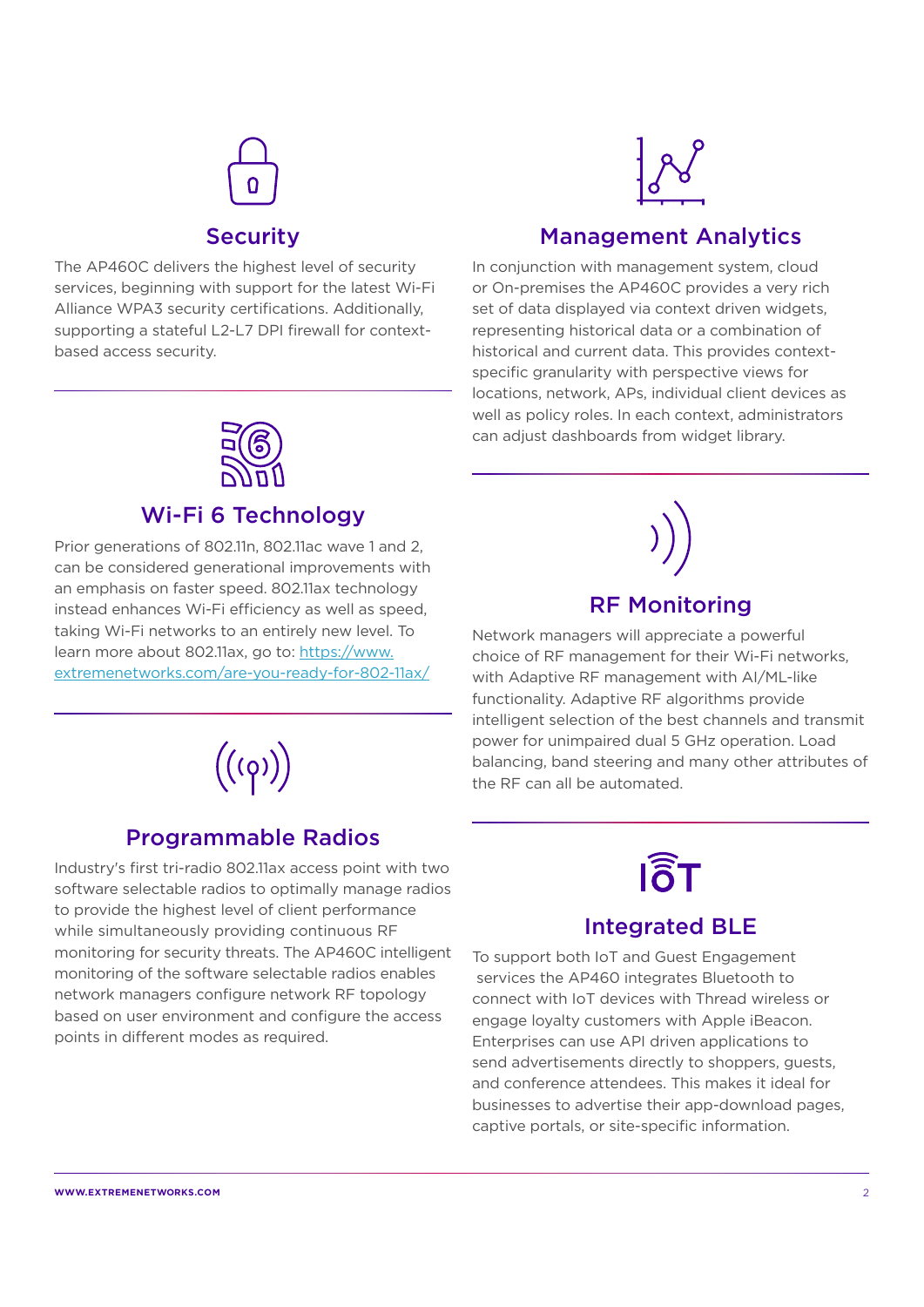## Product Specifications

#### Radio Specifications

#### 802.11a

- 5.150–5.850 GHz Operating Frequency
- Orthogonal Frequency Division Multiplexing (OFDM) Modulation
- Rates (Mbps): 54, 48, 36, 24, 18, 12, 9, 6 w/ auto fallback

#### 802.11b

- 2.4–2.5 GHz Operating Frequency
- Direct-Sequence Spread-Spectrum (DSSS) Modulation
- Rates (Mbps): 11, 5.5, 2, 1 w/ auto fallback

#### 802.11g

- 2.4–2.5 GHz Operating Frequency
- Orthogonal Frequency Division Multiplexing (OFDM) Modulation
- Rates (Mbps): 54, 48, 36, 24, 18, 12, 9, 6 w/ auto fallback

#### 802.11n

- 2.4–2.5 GHz & 5.150–5.850 GHz Operating Frequency
- 802.11n Modulation
- Rates (Mbps): MCS0 MCS31 (6.5MBps 600Mbps)
	- 5G: 4x4 Multiple-In, Multiple-Out (MIMO) Radio
	- 2.4G: 2x2 Multiple-In, Multiple-Out (MIMO) Radio
- HT20 High-Throughput (HT) Support (for both 2.4 GHz and 5 GHz)
- HT40 High-Throughput (HT) Support for 5 GHz • A-MPDU and A-MSDU Frame Aggregation

- 802.11ac • 5.150–5.850 GHz Operating Frequency
- 802.11ac Modulation (256-QAM)
- Rates (Mbps): MCS0–MCS9 (6.5Mbps 3467Mbps), NSS = 1-4.
- 2x2:2 Stream Multiple-In, Multiple-Out (MIMO) Radio
- VHT20/VHT40/VHT80 support
- TxBF (Transmit Beamforming)

#### 802.11ax (for 5 GHz Sensor)

- 5.150–5.850 GHz Operating Frequency
- 802.11ax Modulation (1024-QAM)
- Dual-band OFDMA
- Rates (Mbps): HE0-HE11 (8 Mbps 1200 Mbps), NSS = 1-2.
- 2x2:2 Stream Multiple-In, Multiple-Out (MIMO) Radio
- VHT20/VHT40/VHT80/VHT160 support
- TxBF (Transmit Beamforming)

#### 802.11ax (for 5 GHz Radio)

- 2.4–2.5 GHz & 5.150–5.850 GHz Operating Frequency
- 802.11ax Modulation (1024-QAM)
- Dual-band OFDMA
- Rates (Mbps):
	- 5G: HE0-HE11 (8 Mbps 4800 Mbps)
	- 2.4G: HE0-HE11 (8Mbps 574 Mbps)
- 4x4:4 Stream Multiple-In, Multiple-Out (MIMO) Radio
- HE20/HE40/HE80/HE160 support for 5 GHz
- HE20/HE40 support for 2.4 GHz
- DL SU-MIMO and MU-MIMO • TxBF (Transmit Beamforming)
- 

#### Radios

- BLE 5 Radio Bluetooth® Low Energy
- USB 2.0, Type A , 5V, .5A

#### Interfaces

- 100/1000/2500 Mbps auto-negotiation Ethernet port, RJ45 PoE (Power over Ethernet 802.3at) Port
- 10/100/1000 Mbps auto-negotiation Ethernet port, RJ45

#### Power Specifications • IEEE 802.3at PoE Power

#### Physical:

- AP460C: 9.4" x 9.4" x 2.9" (237.6 mm x 237.6 mm x 57 mm)
- AP460C: 4 lbs (1.8 kg)

#### Power Options

- Power Draw: Typical: 11.5W; Max. 15.23W
- 802.3at Power over Ethernet (PoE) capable
- Gigabit Ethernet port (RJ-45 power input pins:
- Wires 4,5,7,8 or 1,2,3,6)
- 802.3af Power over Ethernet injector

#### Antennas

#### AP460C - Internal OMNI Antennas

- (2) Integrated single band, 5.1-5.8 GHz omnidirectional antennas
- (4) Integrated dual band, 2.4-2.5 GHz and 5.1-5.8 GHz omnidirectional
- (1) Integrated single band, 2.4-2.5 GHz omnidirectional antennas for BLE

#### AP460S6C - Internal 60° Sector. Antennas

- (2) Integrated single band, 5.1-5.8 GHz sector antennas
- (4) Integrated dual band, 2.4-2.5 GHz and 5.1-5.8 GHz sector antennas
- (1) Integrated single band, 2.4-2.5 GHz omnidirectional antennas for BLE

#### AP460S12C - Internal 120° Sector. Antennas

- (2) Integrated single band, 5.1-5.8 GHz sector antennas
- (4) Integrated dual band, 2.4-2.5 GHz and 5.1-5.8 GHz sector antennas
- (1) Integrated single band, 2.4-2.5 GHz omnidirectional antennas for BLE

#### Environmental

- Operating: -40 to 60°C
- Storage: -40 to 70 °C
- Humidity: 0% to 95% (non-condensing)

#### Environmental Discharge

• +/- 8KV contact and +/- 15 KV air

#### Environmental Compliance

• Housing: IP67 rated outdoor use

#### Regulatory Compliance

Product Safety Certifications

- IEC 60950-1, EN 60950-1, UL 60950-1, CSA 22.2 No.60950-1-03 AS/NZS 60950.1,
- RoHS Directive 2011/65/EU

#### Radio Approvals

- FCC CFR 47 Part 15, Class B, ICES-003 Class B, FCC Subpart C 15.247, FCC Subpart E 15.407, RSS247, EN 301 893, EN 300 328, EN 301 489 1 & 17, EN 50385, EN 55032 (CISPR 32), EN 60601-1-2,
- AS/NZS4268 + CISPR32

#### Wi-Fi Alliance Certifications

| Wi-Fi Certification a, b, g, n, ac |                               |
|------------------------------------|-------------------------------|
| WPA™ - Enterprise, Personal        | WMM <sup>®</sup>              |
| WPA2™ - Enterprise, Personal       | WMM <sup>®</sup> - Power Sace |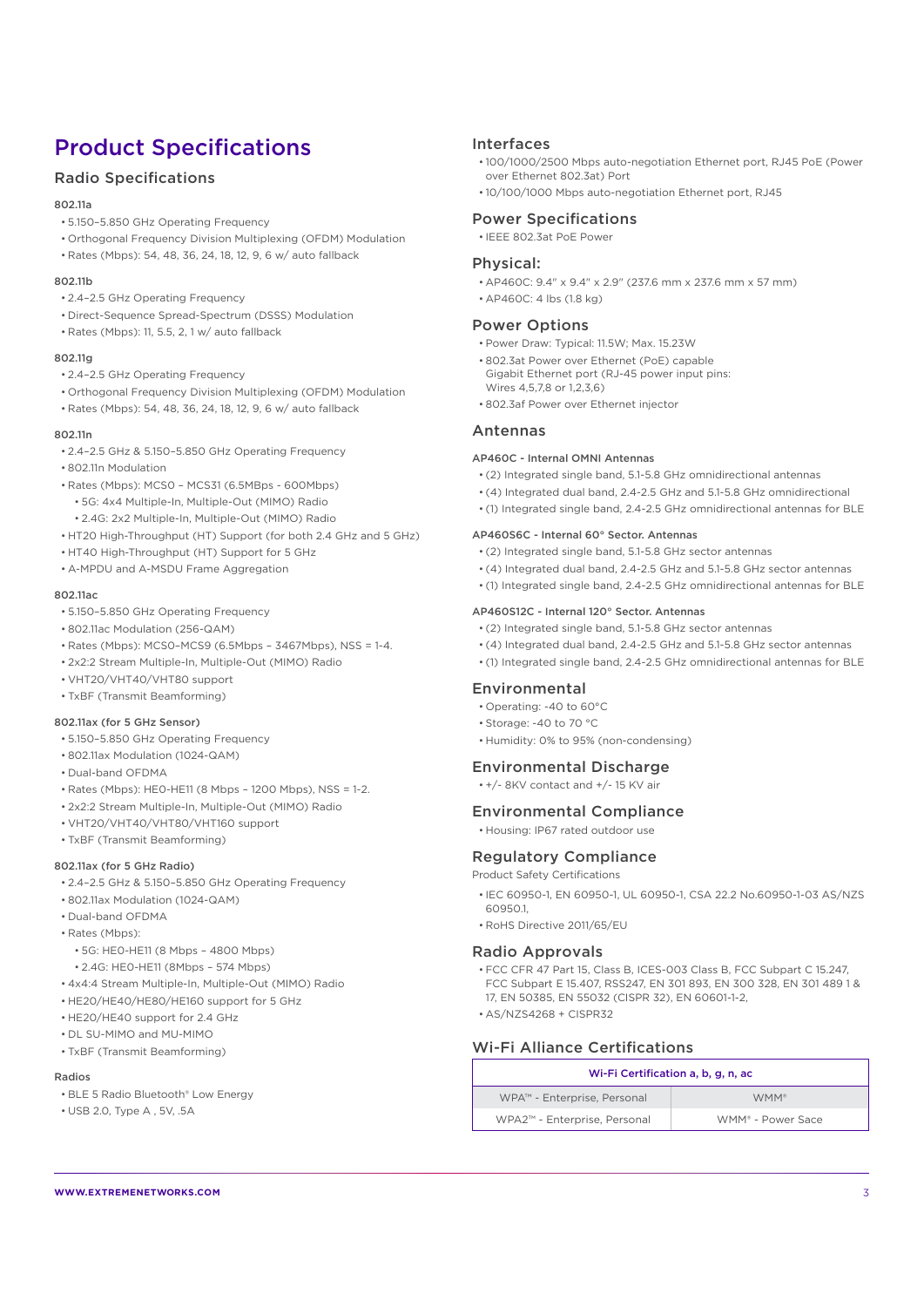## Peak Antenna Gain

#### AP460C Max Antenna Gain (Integrated Antenna)

| Software Mode | WiFi 0          | WiFi1         | WiFi 2                            | <b>IoT Radio</b> | <b>Azimuth</b><br><b>Beamwidth</b> | <b>Elevation</b><br><b>Beamwidth</b> |
|---------------|-----------------|---------------|-----------------------------------|------------------|------------------------------------|--------------------------------------|
| Dual Band     | 2.4 Ghz 3.24dBi | 5 Ghz 4.21dBi | 2.4 Ghz 3.74dBi/<br>5 Ghz 3.42dBi | 3.2dBi           | 360                                | 150                                  |
| Dual 5G       | 5 Ghz 3.56dBi   | 5 Ghz 4.21dBi | 2.4 Ghz 3.74dBi 5<br>Ghz 3.42dBi  | 3.2dBi           | 360                                | 150                                  |

#### AP460S6C Max Antenna Gain (Integrated Antenna)

| <b>Software Mode</b> | WiFi 0          | WiFi1         | WiFi 2                            | <b>IoT Radio</b> | <b>Azimuth</b><br><b>Beamwidth</b> | <b>Elevation</b><br><b>Beamwidth</b> |
|----------------------|-----------------|---------------|-----------------------------------|------------------|------------------------------------|--------------------------------------|
| Dual Band            | 2.4 Ghz 7.83dBi | 5 Ghz 8.06dBi | 2.4 Ghz 7.59dBi/<br>5 Ghz 7.63dBi | 7.9dBi           | 60                                 | 60                                   |
| Dual 5G              | 5 Ghz 7.83dBi   | 5Ghz 8.06dBi  | 2.4 Ghz 7.59dBi/<br>5 Ghz 7.63dBi | 7.9dBi           | 60                                 | 60                                   |

#### AP460S12C Max Antenna Gain (Integrated Antenna)

| <b>Software Mode</b> | WiFi 0          | WiFi1         | WiFi 2                            | <b>IoT Radio</b> | <b>Azimuth</b><br><b>Beamwidth</b> | <b>Elevation</b><br><b>Beamwidth</b> |
|----------------------|-----------------|---------------|-----------------------------------|------------------|------------------------------------|--------------------------------------|
| Dual Band            | 2.4 Ghz 6.46dBi | 5 Ghz 6.25dBi | 2.4 Ghz 5.53dBi/<br>5 Ghz 5.54dBi | 6.63dBi          | 120                                | 70                                   |
| Dual 5G              | 5 Ghz 6.34dBi   | 5Ghz 6.25dBi  | 2.4 Ghz 5.53dBi/<br>5 Ghz 5.54dBi | 6.63dBi          | 120                                | 70                                   |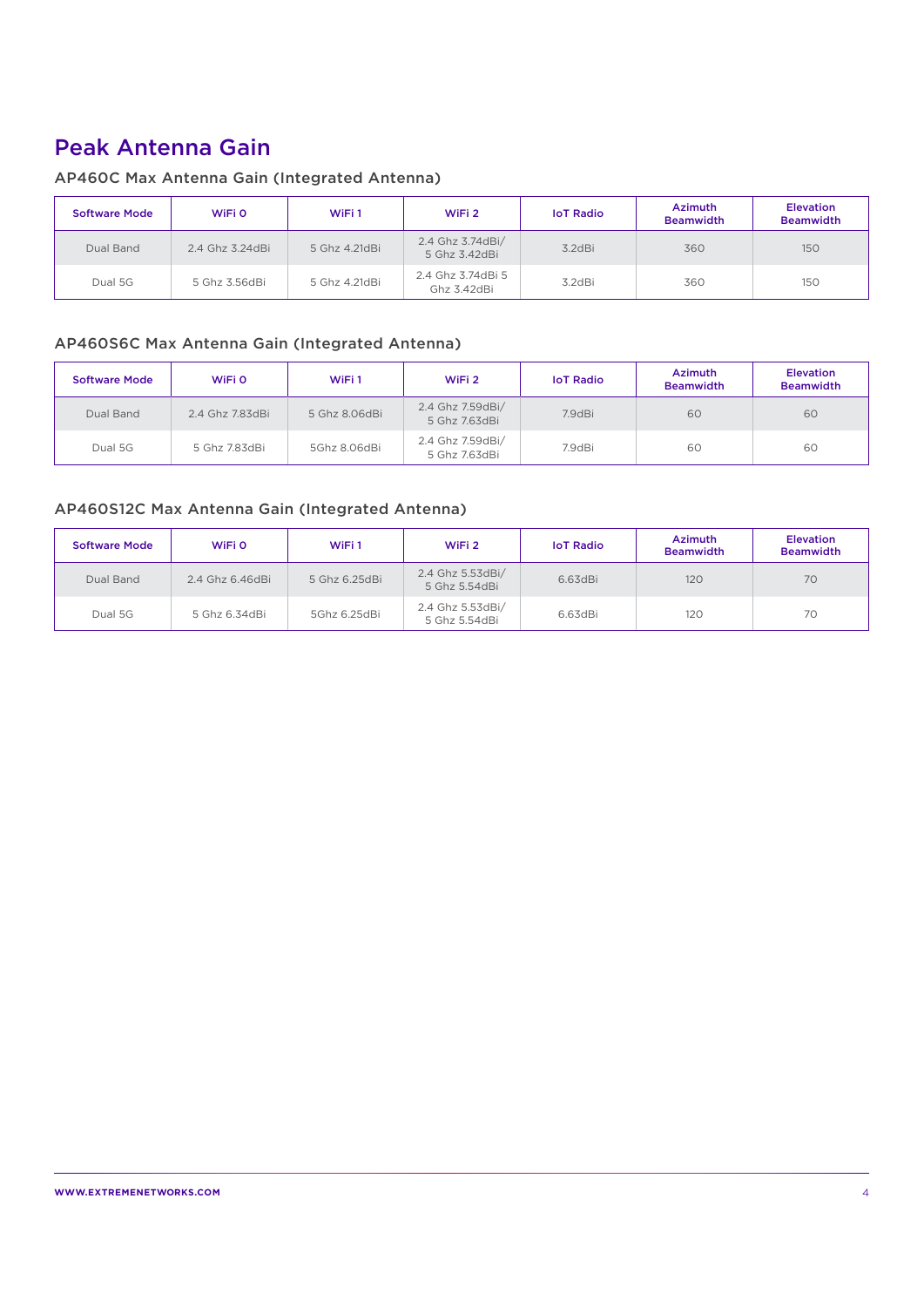Power and Receive Sensitivity - 2.4 GHz

| Channel          | Data Rate          | Power (dBm) | <b>Sensitivity</b> |
|------------------|--------------------|-------------|--------------------|
| 11 <sub>b</sub>  | $1 - 11$ Mbps      | 18, 16      | $-93. -87$         |
|                  | 6 Mbps             | 18          | -89                |
| 11 <sub>q</sub>  | 54 Mbps            | 15          | $-72$              |
| 11n HT20         | MCSO <sub>.7</sub> | 18.14       | $-89, -70$         |
| 11n HT40         | MCSO, 7            | 18, 14      | $-86, -68$         |
| <b>11ax HE20</b> | <b>HEO. 11</b>     | 18, 11      | $-89, -59$         |
| 11ax HE40        | <b>HEO. 11</b>     | 18, 11      | $-86, -56$         |

## Power and Receive Sensitivity – 5 GHz (High band)

| Channel          | Data Rate           | Power (dBm) | <b>Sensitivity</b> |
|------------------|---------------------|-------------|--------------------|
|                  | 6 Mbps              | 20          | $-89$              |
| 11a              | 54 Mbps             | 17          | $-72$              |
| 11n HT20         | <b>MCSO, 7</b>      | 20, 16      | $-89, -70$         |
| 11n HT40         | <b>MCSO, 7</b>      | 19, 16      | $-86, -68$         |
| 11ac VHT20       | MCSO <sub>.</sub> 8 | 20, 15      | $-89, -66$         |
| 11ac VHT40       | MCSO <sub>.9</sub>  | 19, 15      | $-86. -61$         |
| 11ac VHT80       | MCSO <sub>.9</sub>  | 18, 15      | $-84. -54$         |
| 11ac VHT160      | MCSO <sub>, 9</sub> | 17, 14      | $-78. -49$         |
| 11ax HE20        | <b>HEO, 11</b>      | 20, 15      | $-89, -59$         |
| <b>11ax HE40</b> | <b>HEO, 11</b>      | 19, 15      | $-86, -56$         |
| 11ax HE80        | <b>HEO, 11</b>      | 18, 15      | $-84, -53$         |
| 11ax HE160       | <b>HEO, 11</b>      | 17, 14      | $-78. -47$         |

#### Power and Receive Sensitivity – 5 GHz (Full Band)

| Channel          | <b>Data Rate</b>    | Power (dBm) | <b>Sensitivity</b> |
|------------------|---------------------|-------------|--------------------|
|                  | 6 Mbps              | 21          | $-90$              |
| 11a              | 54 Mbps             | 18          | $-73$              |
| 11n HT20         | MCSO, 7             | 21, 17      | $-90, -71$         |
| 11n HT40         | MCSO, 7             | 20, 17      | $-87, -69$         |
| 11ac VHT20       | MCSO <sub>, 8</sub> | 21, 16      | $-90. -67$         |
| 11ac VHT40       | MCSO <sub>.9</sub>  | 20, 16      | $-87, -62$         |
| 11ac VHT80       | MCSO, 9             | 19, 16      | $-85. -55$         |
| 11ac VHT160      | MCSO <sub>, 9</sub> | 18, 15      | $-79, -50$         |
| 11ax HE20        | <b>HEO, 11</b>      | 21, 16      | $-90, -60$         |
| 11ax HE40        | <b>HEO, 11</b>      | 20, 16      | $-87, -57$         |
| <b>11ax HE80</b> | <b>HEO, 11</b>      | 19, 16      | $-85, -54$         |
| 11ax HE160       | <b>HEO, 11</b>      | 18, 15      | $-79, -48$         |

## Power and Receive Sensitivity – 5 GHz (Low Band)

| <b>Channel</b> | Data Rate           | Power (dBm) | <b>Sensitivity</b> |
|----------------|---------------------|-------------|--------------------|
| 11a            | 6 Mbps              | 18          | $-89$              |
|                | 54 Mbps             | 16          | $-72$              |
| 11n HT20       | MCSO <sub>.7</sub>  | 18.15       | $-89. -70$         |
| 11n HT40       | MCSO, 7             | 18, 15      | $-86, -68$         |
| 11ac VHT20     | MCSO <sub>.</sub> 8 | 18, 14      | $-89, -66$         |
| 11ac VHT40     | MCSO <sub>.9</sub>  | 18.14       | $-86. -61$         |
| 11ac VHT80     | MCSO <sub>.9</sub>  | 18, 14      | $-84. -54$         |
| 11ax HE20      | <b>HEO, 11</b>      | 18, 13      | $-89, -59$         |
| 11ax HE40      | <b>HEO. 11</b>      | 18.13       | $-86, -56$         |
| 11ax HE80      | <b>HEO, 11</b>      | 18, 13      | $-84, -53$         |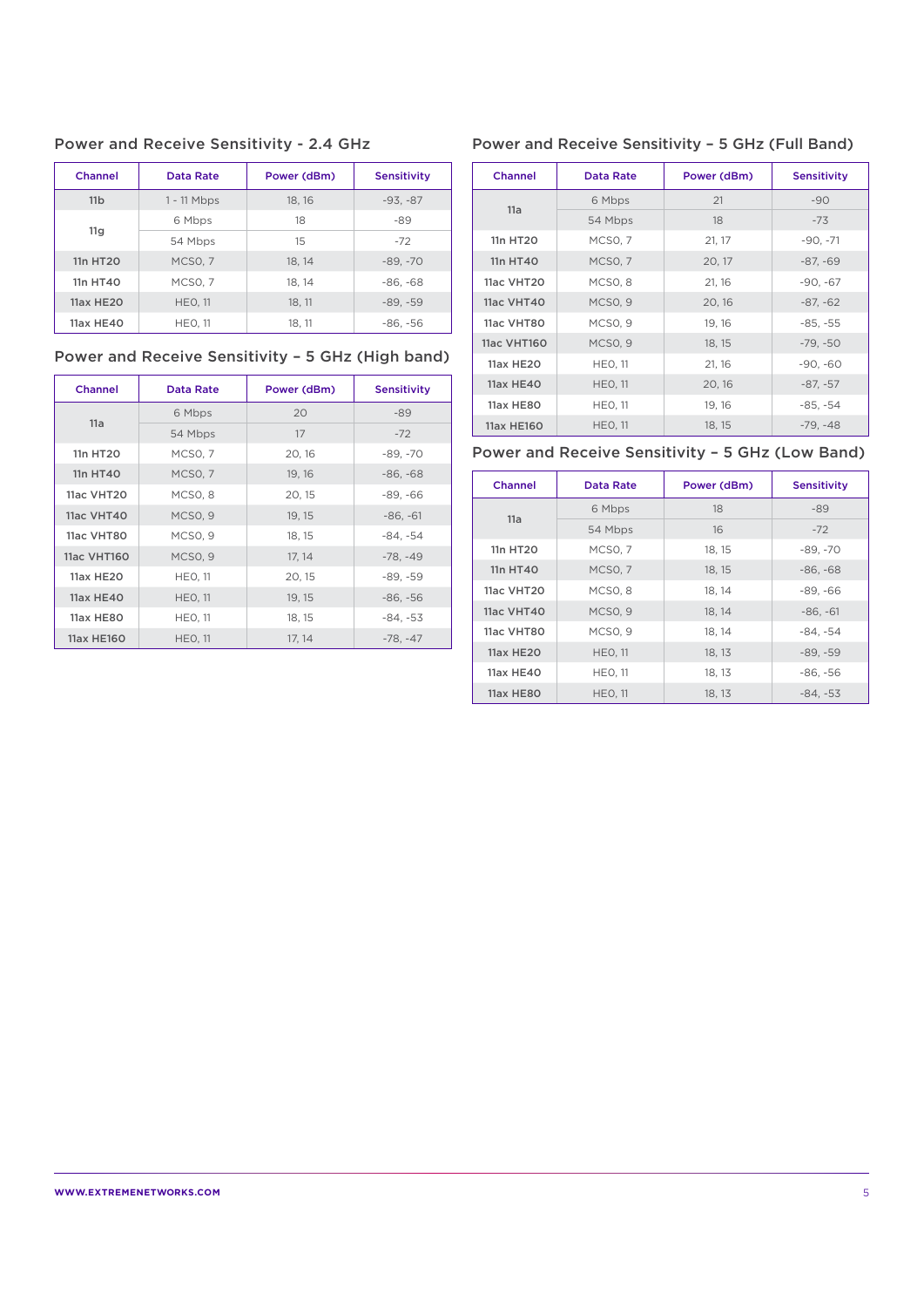## Radiation Patterns - Azimuth and Elevation

Radio 0 Azimuth — 2.4GHz



Radio 0 Azimuth — 5GHz



Radio 0 Elevation — 2.4GHz



Radio 0 Elevation — 5GHz



Radio 1 Azimuth — 5GHz



Radio 1 Elevation — 5GHz



**WWW.EXTREMENETWORKS.COM** 6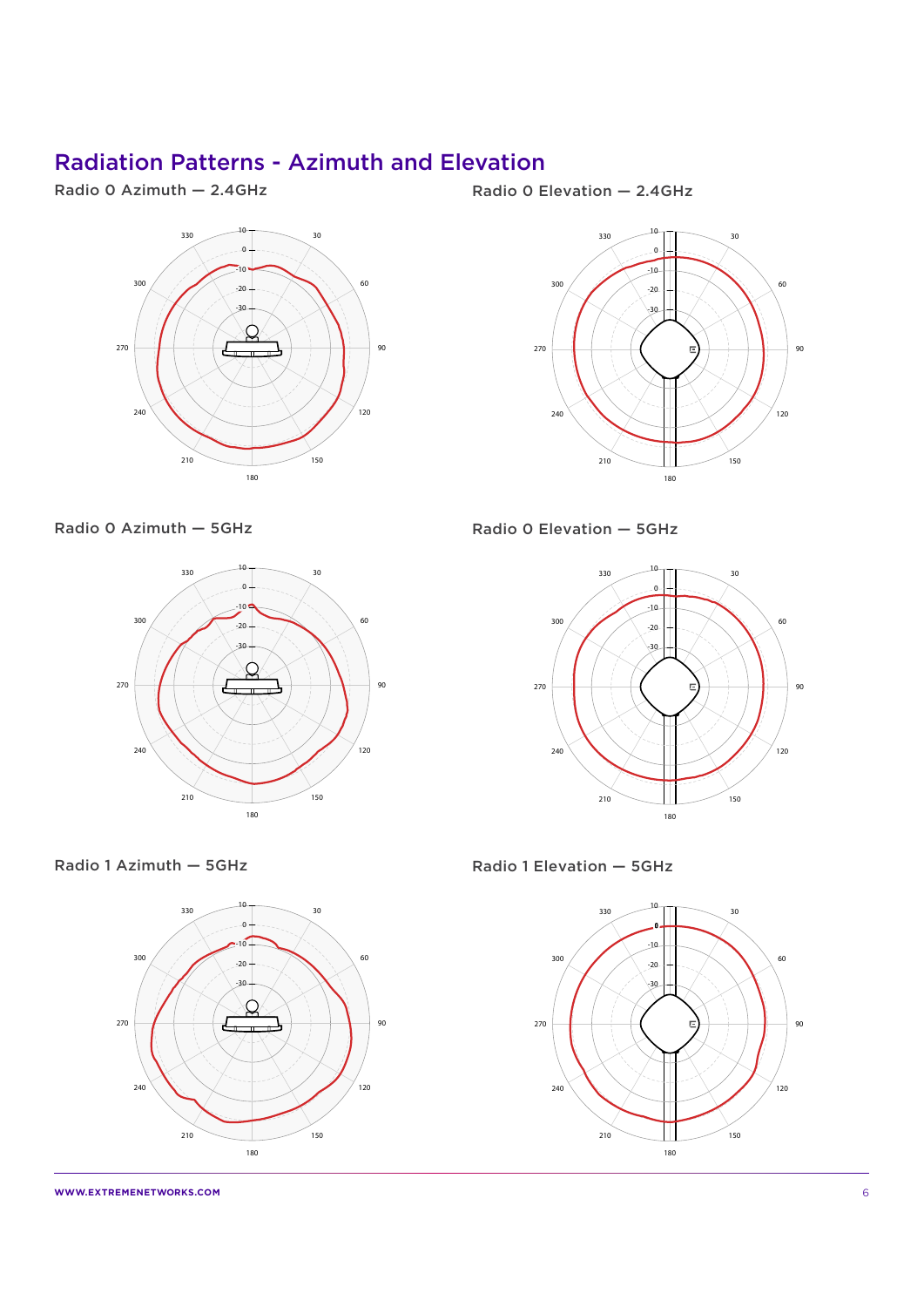## Sensor Patterns - Azimuth and Elevation

#### Azimuth — 2.4GHz



Azimuth — 5GHz



Elevation — 2.4GHz